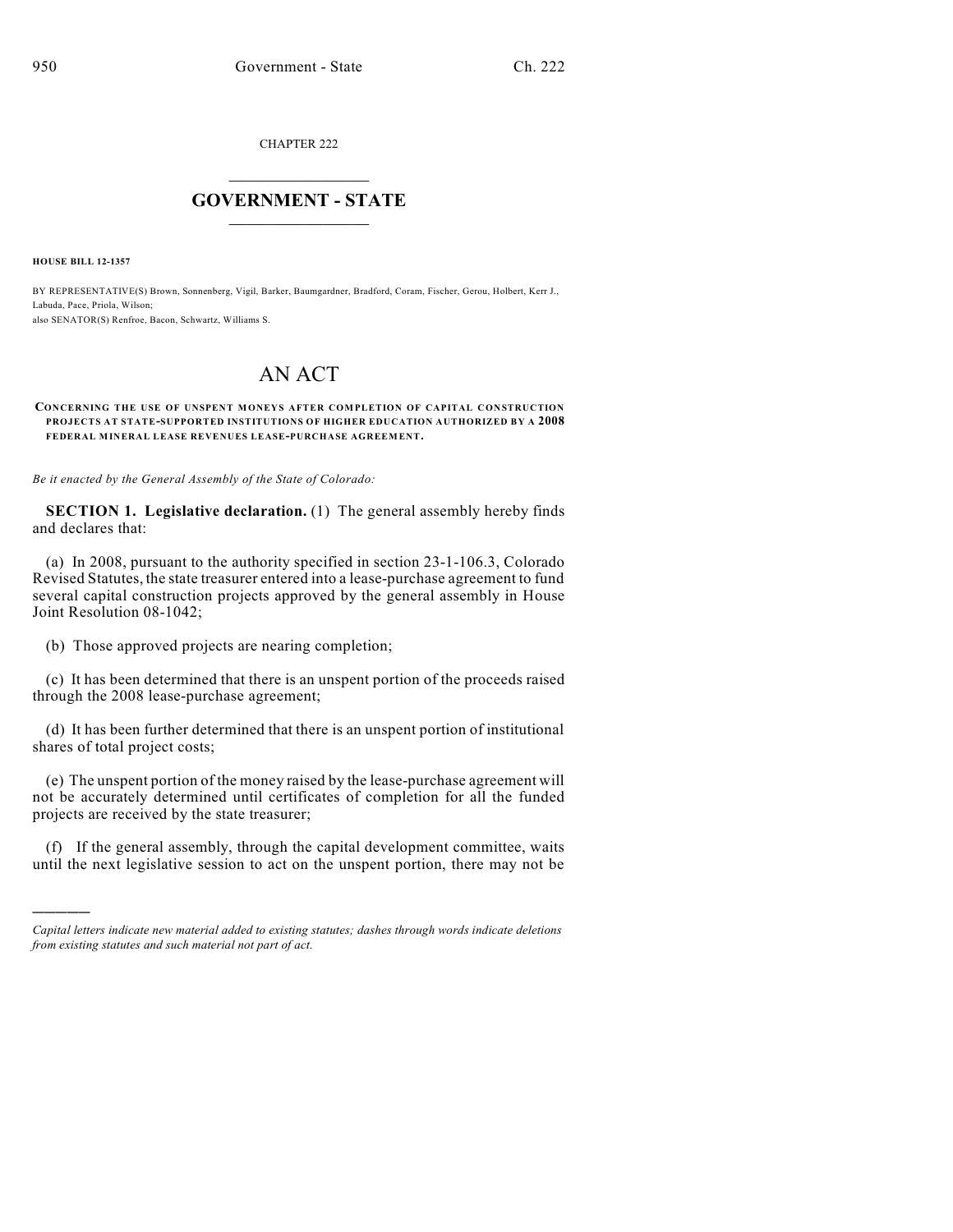sufficient time to complete a full construction project before the unspent portion is required to be completely spent pursuant to federal regulations; and

(g) It is therefore important that the general assembly, through the capital development committee, receive an accurate calculation of the unspent portion and that the capital development committee determine the appropriate use of the unspent portion during the interim between legislative sessions.

(2) The general assembly further finds and declares that some state-supported institutions of higher education have not spent the full amount of their share of the cost of the projects. Existing practice for appropriated capital projects allows for a proportionate refund of cash contributions. Therefore, those state-supported institutions of higher education with remaining cash contributions should receive a proportionate refund.

**SECTION 2.** In Colorado Revised Statutes, 23-1-106.3, **amend** (3) (a) and (4) as follows:

**23-1-106.3. Duties and powers of the commission - capital construction projects - federal mineral lease revenues fund - higher education institutions lease-purchase cash fund.** (3) (a) (I) Notwithstanding the provisions of sections 24-82-102 (1) (b) and 24-82-801, C.R.S., the state of Colorado, acting by and through the state treasurer, is authorized to execute lease-purchase agreements each for no more than twenty years of annual payments on the projects listed in the joint resolution adopted and approved pursuant to paragraph (b) of subsection (1) of this section or paragraph (b) of subsection (2) of this section. The lease-purchase agreements authorized pursuant to this paragraph (a) may be for the total amount of the project cost as reflected in the joint resolution. A state-supported institution of higher education may either contribute the full amount of its share of the cost of the project at the commencement of the project or may have its share of the cost of the project included in the lease-purchase agreement. Based upon the total amount of money that one or more lease-purchase agreements is able to raise, the treasurer shall enter into lease-purchase agreements in the order of the prioritized list contained in the joint resolution; except that, if, after funding all previous projects on the list, the amount of money is insufficient to fund the entire project that is next on the list, the treasurer may enter into a lease-purchase agreement on the next project or projects on the list that may be completely funded.

(II) THE STATE TREASURER SHALL ENSURE THAT EACH STATE-SUPPORTED INSTITUTION OF HIGHER EDUCATION SUBMITS A CERTIFICATE OF COMPLETION NO LATER THAN AUGUST 1, 2012, FOR EACH PROJECT FUNDED IN WHOLE OR IN PART BY THE LEASE-PURCHASE AGREEMENT ENTERED INTO BY THE STATE TREASURER IN 2008 PURSUANT TO THIS SECTION. AFTER SUCH CERTIFICATES OF COMPLETION ARE RECEIVED BY THE STATE TREASURER, THE STATE TREASURER AND THE STATE CONTROLLER SHALL CALCULATE THE AMOUNT OF UNSPENT PROCEEDS RAISED THROUGH THE 2008 LEASE-PURCHASE AGREEMENT.THE STATE TREASURER AND THE STATE CONTROLLER SHALL ALSO CALCULATE THE AMOUNT OF THE UNSPENT INSTITUTIONAL SHARES OF THE TOTAL PROJECT COSTS. THE STATE TREASURER AND STATE CONTROLLER SHALL PROVIDE THESE AMOUNTS TO THE CAPITAL DEVELOPMENT COMMITTEE IN WRITING NO LATER THAN AUGUST 15,2012.NO LATER THAN THIRTY DAYS AFTER RECEIVING SUCH AMOUNTS, THE CAPITAL DEVELOPMENT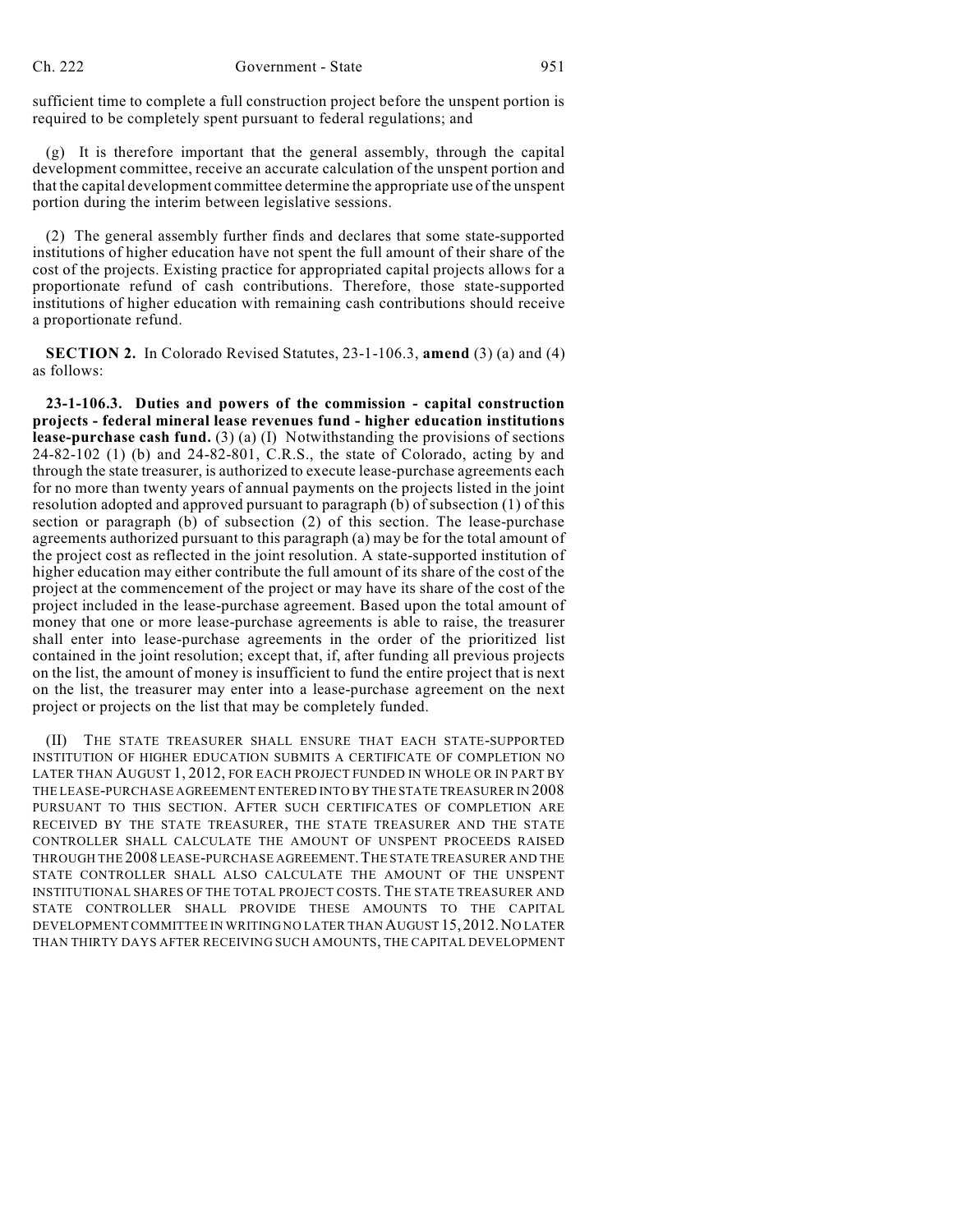952 Government - State Ch. 222

COMMITTEE SHALL HOLD A PUBLIC MEETING DURING THE INTERIM BETWEEN THE SECOND REGULAR SESSION OF THE SIXTY-EIGHTH GENERAL ASSEMBLY AND THE FIRST REGULAR SESSION OF THE SIXTY-NINTH GENERAL ASSEMBLY TO DECIDE, BY MAJORITY VOTE, WHAT THE UNSPENT PROCEEDS RAISED THROUGH THE 2008 LEASE-PURCHASE AGREEMENT AND THE UNSPENT INSTITUTIONAL SHARES OF THE TOTAL PROJECT COSTS SHOULD BE USED TO FUND. THE CAPITAL DEVELOPMENT COMMITTEE'S DECISION SHALL BE LIMITED TO FUNDING CAPITAL CONSTRUCTION PROJECTS AT STATE-SUPPORTED INSTITUTIONS OF HIGHER EDUCATION OR, SO LONG AS SUCH PROJECTS ARE IDENTIFIED AS ELIGIBLE BY BOND COUNSEL, CONTROLLED MAINTENANCE PROJECTS AT STATE-SUPPORTED INSTITUTIONS OF HIGHER EDUCATION. THE CAPITAL DEVELOPMENT COMMITTEE SHALL COMMUNICATE THE DECISION TO THE STATE TREASURER IN WRITING, AND THE STATE TREASURER SHALL ENSURE THAT THE APPROVED PROJECT OR PROJECTS ARE FUNDED FROM THE UNSPENT PROCEEDS RAISED THROUGH THE 2008 LEASE-PURCHASE AGREEMENT AND THE UNSPENT INSTITUTIONAL SHARES OF THE TOTAL PROJECT COSTS AS SOON AS POSSIBLE.

(4) (a) A local government or the governing board of a state-supported institution of higher education may pay to the state treasurer an amount to assist the state in making payments on any lease-purchase agreement entered into pursuant to paragraph (a) of subsection (3) of thissection. State-supported institutions of higher education, including but not limited to the Auraria higher education center and its constituent institutions, are authorized to transfer moneys to the state treasurer pursuant to this subsection (4) for the projects for which the state treasurer executes a lease-purchase agreement pursuant to subsection (3) of this section without an appropriation from the general assembly. The state treasurershall credit any moneys received pursuant to this subsection (4) to the higher education institutions lease-purchase cash fund, referred to in this subsection (4) as the "fund", which fund is hereby created in the state treasury. EXCEPT AS PROVIDED IN SUBPARAGRAPH (II) OF PARAGRAPH (a) OF SUBSECTION (3) OF THIS SECTION, moneys in the fund are continuously appropriated to the state treasurer to make payments on lease-purchase agreements executed pursuant to paragraph (a) of subsection  $(3)$  of this section. Any moneys in the fund not expended for the purpose of this section shall be invested by the state treasurer as provided by law. All interest and income derived from the investment and deposit of moneys in the fund shall be credited to the fund. EXCEPT AS PROVIDED IN PARAGRAPH (b) OF THIS SUBSECTION (4), any unexpended and unencumbered moneys remaining in the fund at the end of a fiscal year shall remain in the fund and shall not be credited or transferred to the general fund or another fund.

(b) (I) WITHIN THIRTY DAYS OF THE STATE TREASURER'S RECEIPT OF THE CERTIFICATE OF COMPLETION FOR THE ACADEMIC BUILDING ON THE CRAIG CAMPUS OF COLORADO NORTHWESTERN COMMUNITY COLLEGE, THE STATE TREASURER SHALL TRANSFER NO MORE THAN TWO MILLION ONE HUNDRED THOUSAND DOLLARS OF SUCH INSTITUTION'SCASH ASSISTANCE PAYMENT TO THECOLORADO COMMUNITY COLLEGE SYSTEM.

(II) WITHIN THIRTY DAYS OF THE STATE TREASURER'S RECEIPT OF THE CERTIFICATE OF COMPLETION FOR THE SCIENCE BUILDING ADDITION AND RENOVATION AT THE AURARIA HIGHER EDUCATION CENTER, THE STATE TREASURER SHALL TRANSFER NO MORE THAN ONE MILLION DOLLARS TO THE AURARIA HIGHER